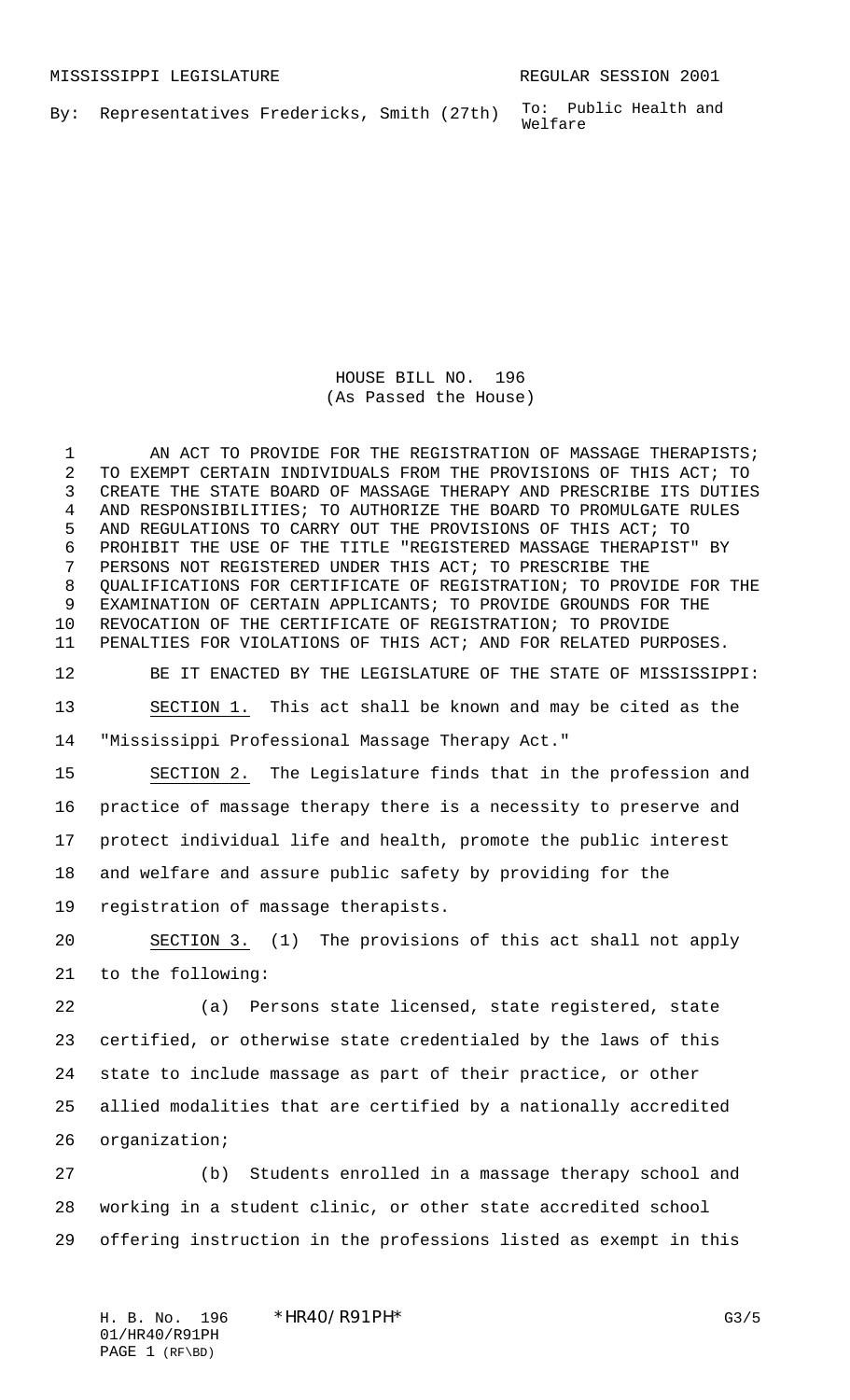section, and out-of-state massage therapy instructors when teaching in these programs;

 (2) Any exemption granted under this section is effective only insofar as and to the extent that the bona fide practice of the profession or business of the person exempted overlaps into the field comprehended by this law, and exemptions under this section are only for those activities that are currently authorized and performed in the course of the bona fide practice of the business or profession of the person exempted.

 SECTION 4. For purposes of this act, the following terms shall have the meanings stated in this section, unless otherwise stated:

 (a) "Massage" or "massage therapy" means the profession in which the practitioner applies massage techniques. "Massage" means effleurage, petrissage, friction, tapotement and vibration, and includes holding, positioning, causing movement of the soft tissues and applying touch and pressure to the body (excluding any osseous tissue manipulation or adjustment). "Manual" means by use of hand or body.

 (b) "Massage therapist" means a person who is registered under this act.

 (c) "Board" means the State Board of Massage Therapy created in this act.

 (d) "Massage establishment" means a place of business where massage is being conducted.

(e) "PMTA" means "Professional Massage Therapy Act."

 (f) "Pre-act practitioner" means an individual who has practiced professional massage therapy before January 1, 2001.

 (g) "Certificate of registration" means a State Board of Massage Therapy approved form of credential indicating that the certificate holder has met the requirements of this act for massage therapy.

H. B. No. 196 \*HR40/R91PH\* 01/HR40/R91PH PAGE 2 (RF\BD)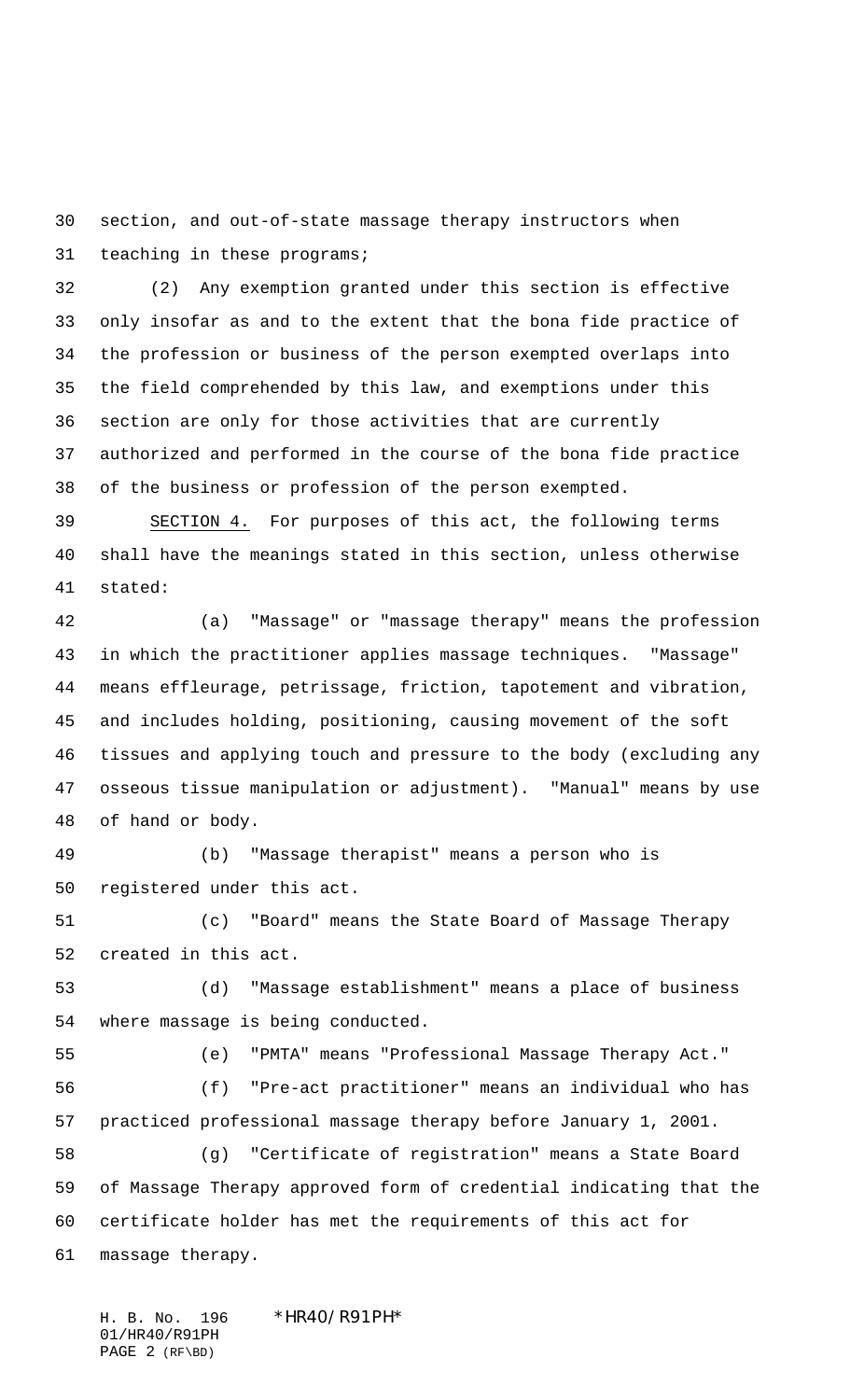(h) "Provisional permit" means a temporary certificate of registration, approved by the board when all requirements, other than the registration examination, have been met and until the next registration examination occurs.

 (i) "Approved massage therapy school" means a facility that meets the school requirements as stated in this act.

 (j) "Board-accepted hours" means hours of education accepted by the board to meet requirements of exemption and/or continuing education for pre-act practitioners and is different from "board-approved programs" and/or "board-approved school hours."

 (k) "Classroom hour" means no less than fifty (50) minutes of any one (1) clock hour during which the student participates in a learning activity in the physical presence of a member of the faculty of the school.

 (l) "Examination" means the State Board of Massage Therapy approved examination for registration.

 (m) "Apprenticeship" means a noncompensated program of study, practice and training of one (1) individual directed, taught and trained by one or more registered massage therapist(s) in a program approved by the board.

 (n) "Professional" means requiring minimum standards of conduct, ethics and education.

H. B. No. 196 \*HR40/R91PH\* 01/HR40/R91PH (o) "Allied modalities" means (i) application of heat, cold, water, Asian massage techniques, topical preparations not classified as prescription drugs, (ii) the use of hand held massagers, and (iii) instructed self care and stress management. SECTION 5. (1) There is created the State Board of Massage Therapy. The board shall consist of five (5) members who are residents of the State of Mississippi. One (1) member shall be a licensed health professional in a health field other than massage therapy. One (1) member shall be a lay person. The remaining three (3) members shall be qualified massage therapists having not

PAGE 3 (RF\BD)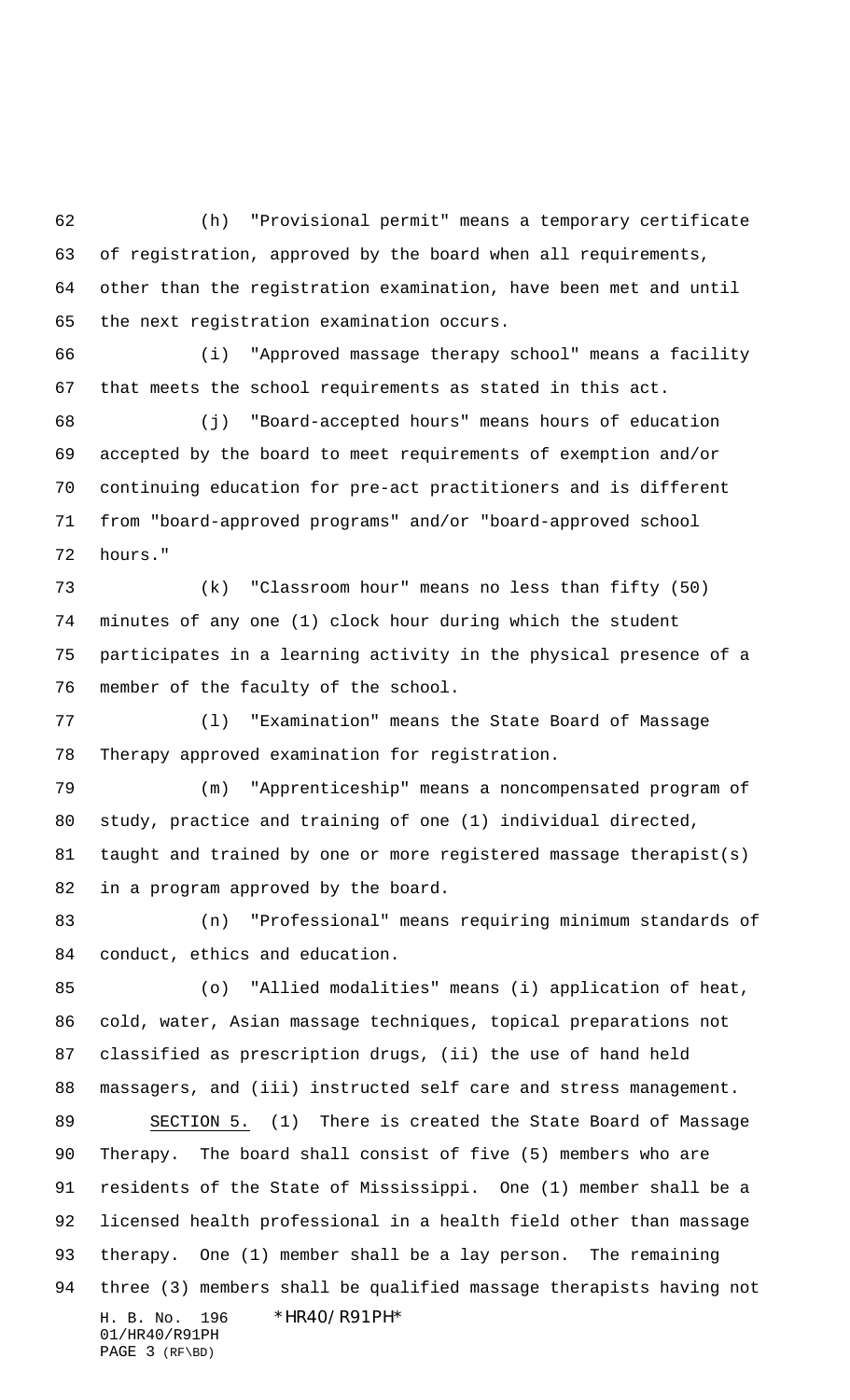less than three (3) years experience of credentialed massage therapy practice, with at least one (1) year of that practice in this state. Board members shall be appointed by the Governor, with the advice and consent of the Senate. The members of the board who are massage therapists shall be appointed from a list of persons provided by a state level professional massage therapy association. Appointments shall be made within ninety (90) days from the effective date of this act.

 (2) Board members shall serve for four (4) years. No board member shall serve more than two (2) consecutive terms at a time. The board shall elect one (1) of the appointed massage therapists as the chairman of the board.

 (3) The Governor shall appoint subsequent board members and such other officers as he deems necessary. A majority of the board may elect an executive secretary and other such individuals, including an attorney, as may be necessary to implement the provisions of this act.

 (4) The board may hold additional meetings at such times and places as it deems necessary. A majority of the board shall constitute a quorum, and a majority of the board shall be required to grant or revoke a certificate of registration.

 (5) The board shall promulgate such rules and regulations as necessary to carry out the provisions of this act. Affected practitioners shall be sent relevant changes no less than once per registration renewal.

H. B. No. 196 \*HR40/R91PH\* SECTION 6. Before entering upon discharge of the duties of the office, the executive secretary of the board shall furnish a bond, approved by the board, to the state in the sum of Five Thousand Dollars (\$5,000.00). The bond shall be conditioned upon the faithful discharge of the duties of the office, the premium on the bond shall be paid from funds paid into the State Treasury by the secretary of the board, and the bond shall be deposited with the Secretary of State. Each month monies received by the

01/HR40/R91PH PAGE 4 (RF\BD)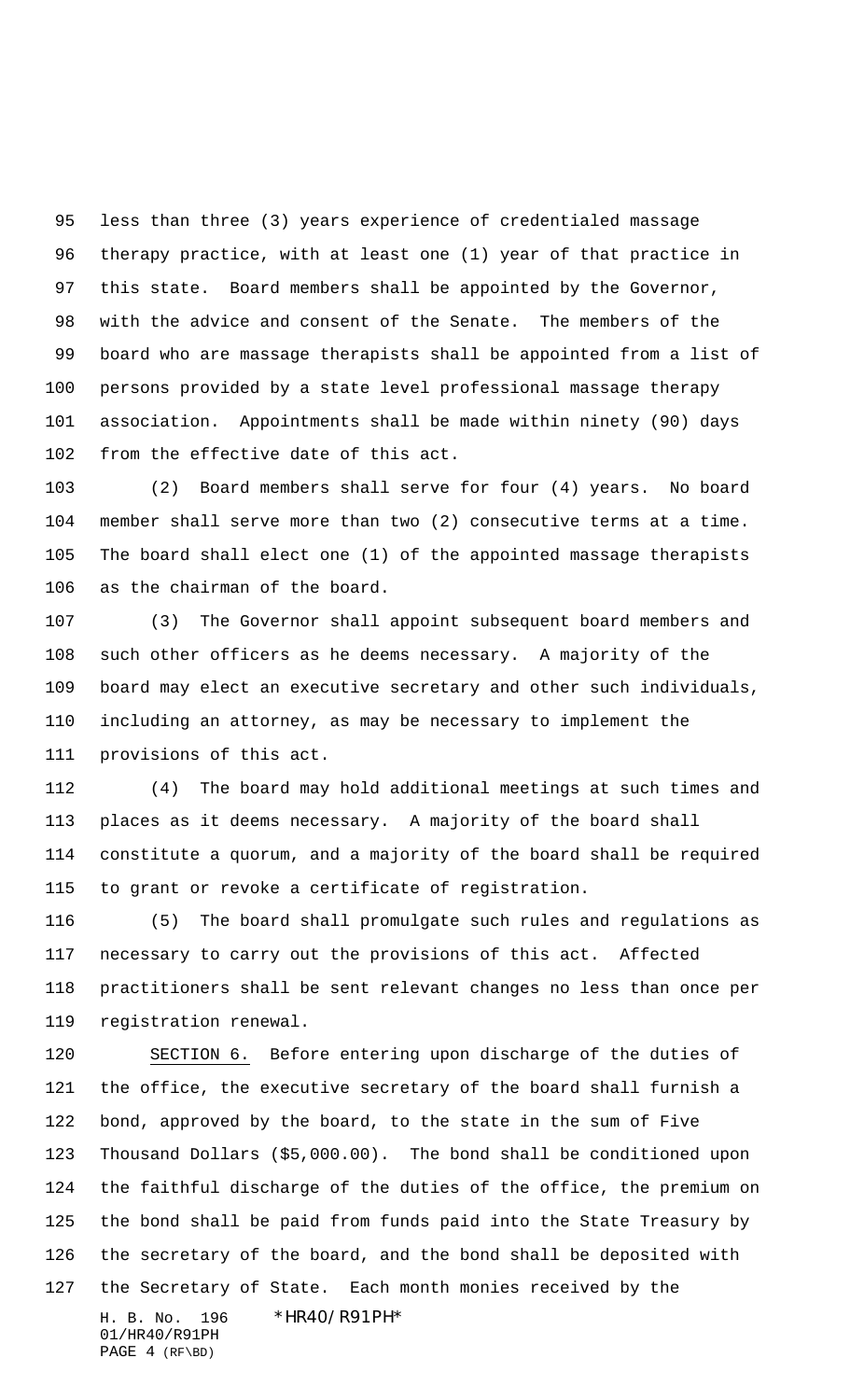secretary of the board shall be deposited by him or her into the State Treasury and placed in a special fund to be known as the "State Board of Massage Therapy Fund" for the use of the board in carrying out the provisions of this act. The board shall receive no appropriations from any state funds for its support except from the special fund.

 SECTION 7. Each member of the board shall receive the per diem authorized under Section 25-3-69 for each day actually discharging his official duties, and shall receive reimbursement for mileage and necessary expense incurred, as provided in Section 25-3-41. The expenses of the board in carrying out the provisions of this act shall be paid upon requisitions signed by the chairman and/or secretary of the board and warrants signed by the State Fiscal Officer from the State Board of Massage Therapy Fund. Such expenses shall not exceed the amount paid into the State Treasury under the provisions of this act. The fees and charges established under this act shall not exceed the cost of administering the regulatory program of the board pertaining to the purpose for which the fee or charge is established.

SECTION 8. (1) The board shall:

 (a) Adopt an official seal and keep a record of its proceedings, persons registered as massage therapists, and a record of the certificates of registration that have been revoked 151 or suspended;

 (b) Keep on file all examination papers for a period of at least ninety (90) days after such examination. A transcript of an entry in such records, certified by the secretary under the 155 seal of the board, shall be evidence of the facts therein stated;

 (c) Annually, on or before February 15, make a report to the Governor and Legislature of all of its official acts during the preceding year, its total receipts and disbursements, and a full and complete report of relevant statistical and significantly

H. B. No. 196 \*HR40/R91PH\* 01/HR40/R91PH PAGE 5 (RF\BD)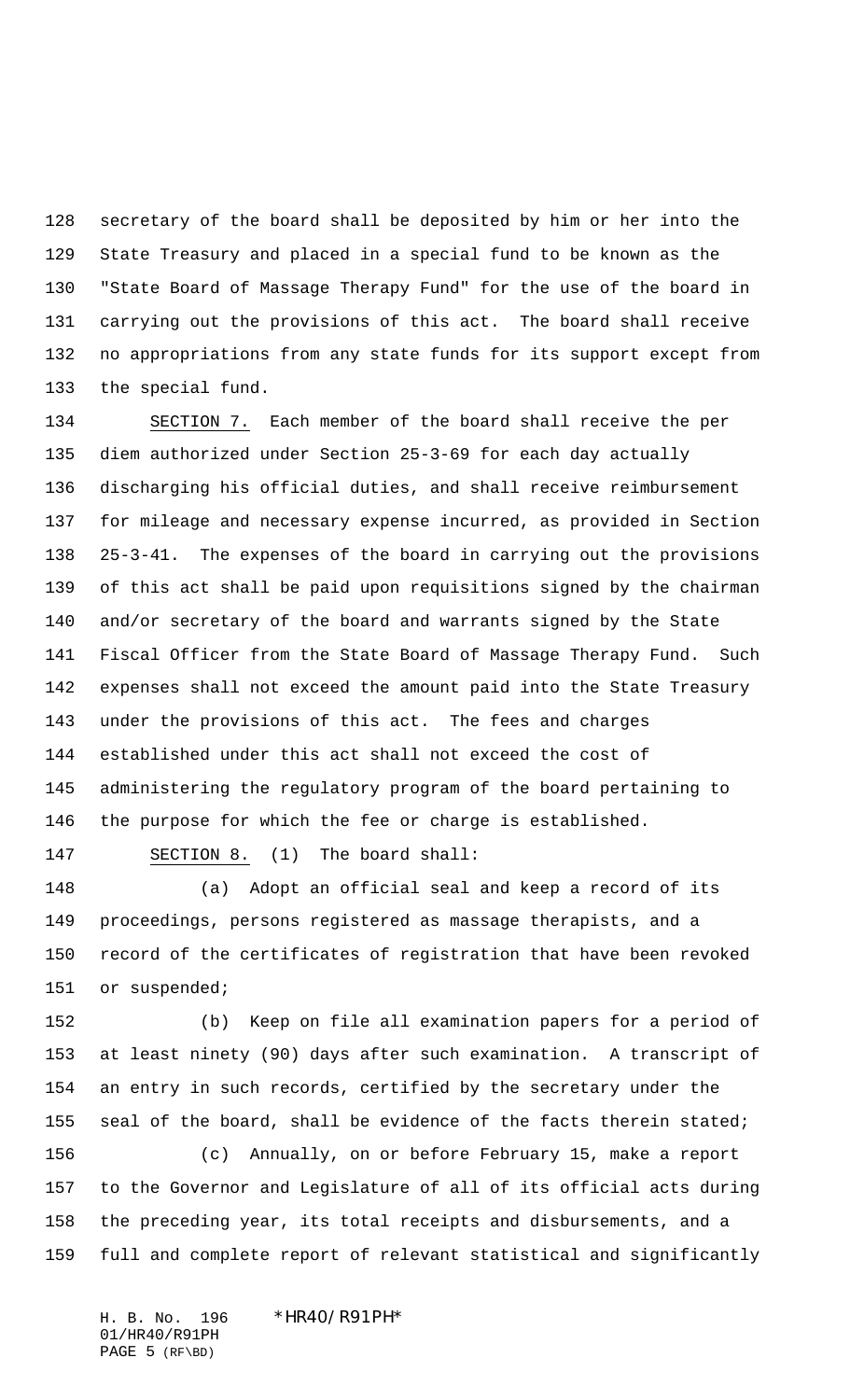notable conditions of massage therapists in this state as uniformly stipulated by the board;

 (d) Evaluate the qualifications of applicants for registration under this act, and advise applicants as to the acceptance or denial of registration with any reasons for denial within forty-five (45) days;

 (e) Issue certificates of registration to applicants 167 who meet the requirements of this act;

 (f) Inspect, or have inspected, when required, the business premises of any registered massage therapist during regular business hours, so long as such inspection does not infringe on the reasonable privacy of any therapists' clients;

 (g) Establish minimum training and educational standards for obtaining a certificate of registration under this act, provided that requirements do not decrease;

 (h) Establish a procedure for approval of educational 176 standards required by this act;

 (i) Investigate persons suspected of engaging in 178 practices which may violate provisions of this act;

 (j) Revoke, suspend or deny a certificate of registration in accordance with the provisions of this act;

181 (k) Adopt an annual budget;

 (l) Establish policies with respect to continuing education;

 (m) Administer massage therapy examinations as provided 185 for and defined in this act;

186 (n) Adopt rules:

 (i) For apprenticeships, which shall establish a minimum training program that meets the same or greater requirements of study and training as that established by this act;

H. B. No. 196 \*HR40/R91PH\* 01/HR40/R91PH PAGE 6 (RF\BD)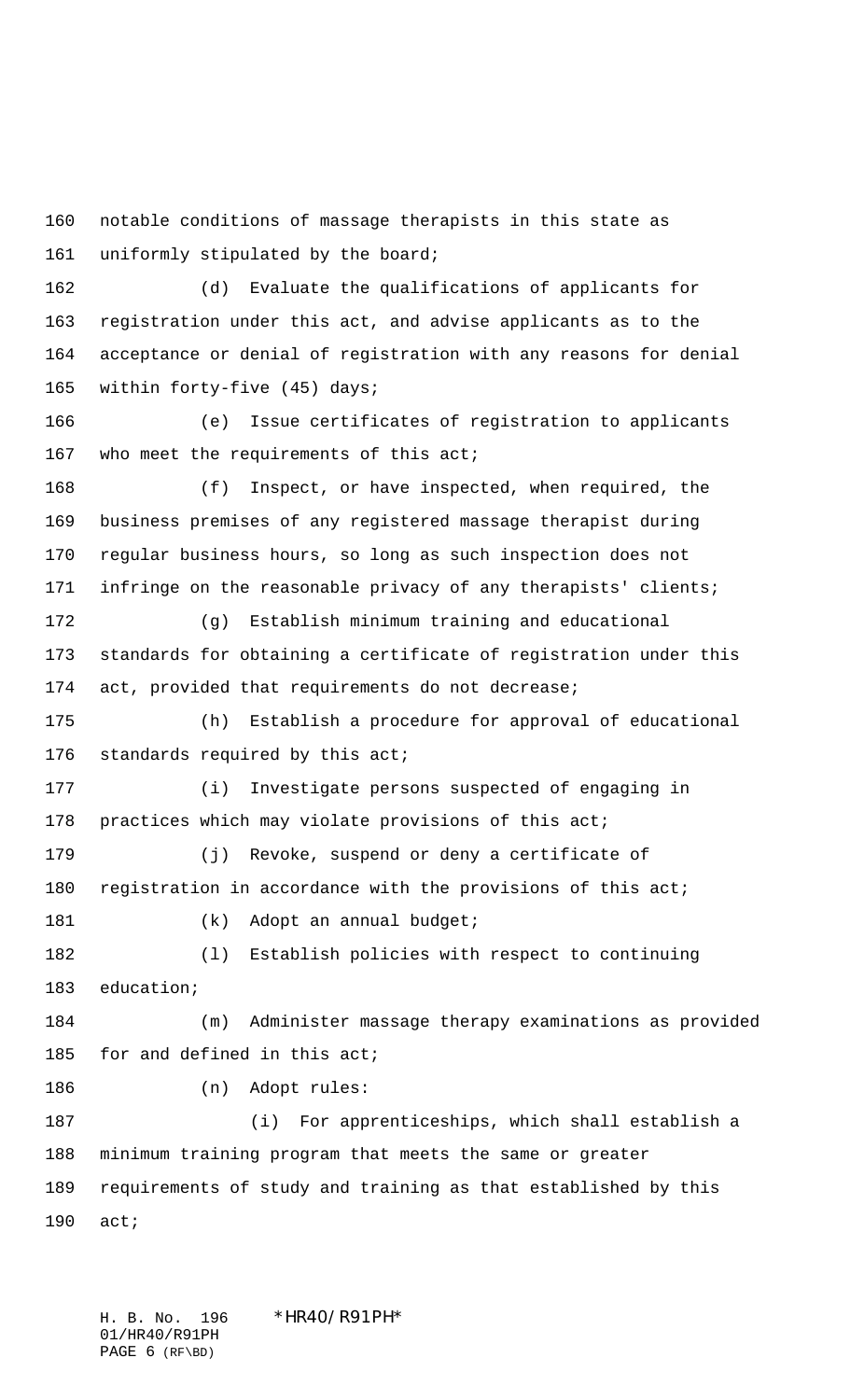(ii) Specifying standards and procedures for issuance of a provisional certificate of registration and a provisional permit;

 (iii) Specifying registration procedures for practitioners desiring to be registered in this state who hold an active license or credentials from another state board;

 (iv) Establishing requirements for a temporary reciprocal certificate of registration;

 (v) Setting standards relating to practical demonstrations for registration applicants to ensure practical knowledge and safety;

 (o) Make available all forms necessary for carrying out all provisions of this act and any and all necessary business of the board;

 (p) Establish written duties of the executive secretary;

 (q) Establish a set of reasonable and customary fines and penalties for violations of this act, and fees, including refund policies, which shall be standardized and not exceeded unless amended with at least thirty (30) days notice to those who are registered;

 (r) Establish rules, policies, and/or standards to carry out the provisions of this act.

 (2) Each board member shall be held accountable to the Governor for the proper performance of all duties and obligations of the member's office. Board members shall be immune from civil liability pertaining to any legal functions involving the carrying out of the activities and responsibilities of this act.

SECTION 9. The board may adopt rules:

 (a) Establishing reasonable standards concerning the sanitary, hygienic and healthful conditions of premises and facilities used by massage therapists;

H. B. No. 196 \*HR40/R91PH\* 01/HR40/R91PH PAGE 7 (RF\BD)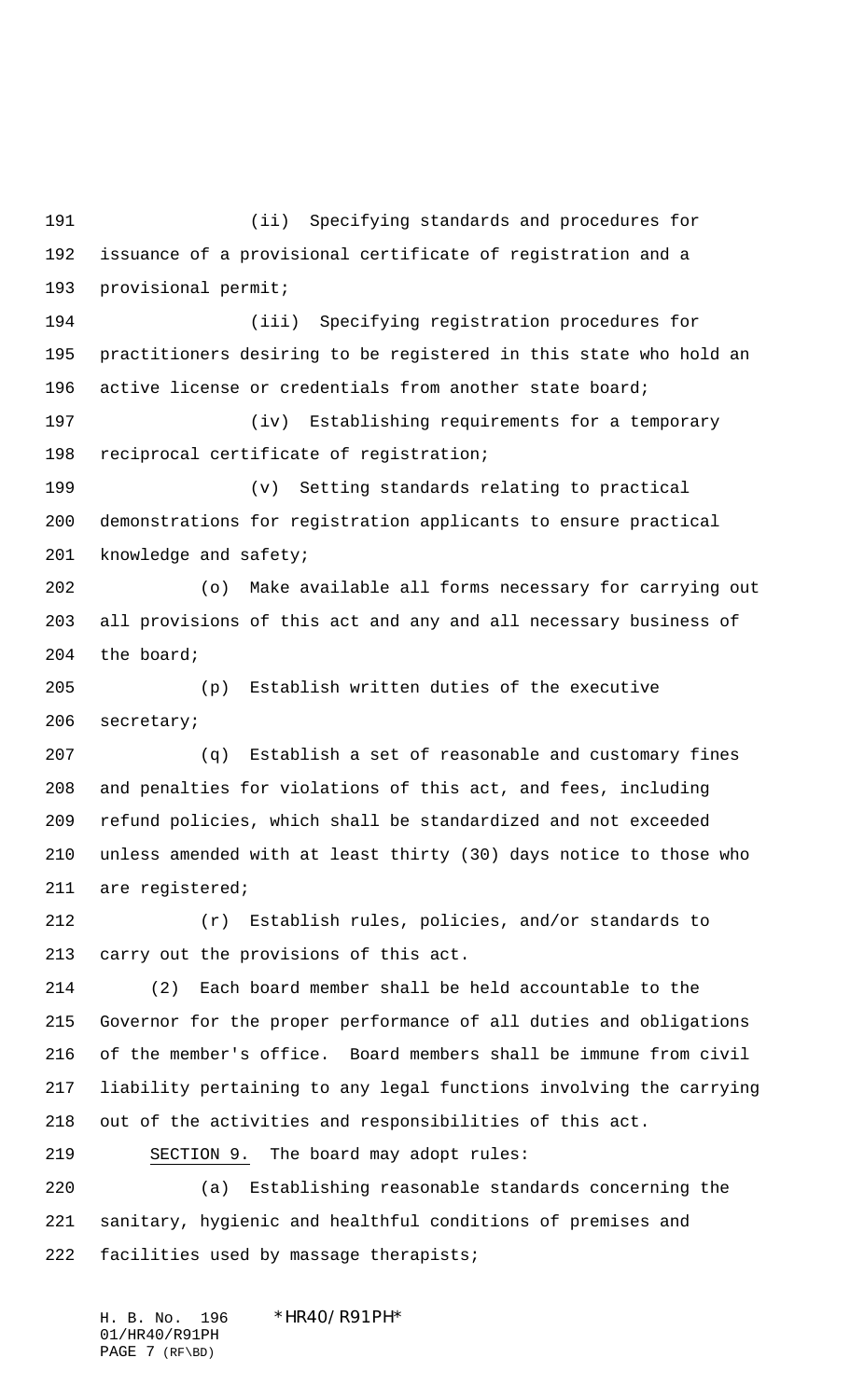(b) Relating to the methods and procedures used in the practice of massage;

 (c) Governing the examination and investigation of applicants for the certificates of registration issued under this act and the issuance, renewal, suspension and revocation of those certificates of registration;

 (d) Setting standards for certifying continuing education classes;

 (e) Requiring that massage therapists supply the board with the accurate, current address or addresses where they practice massage;

 (f) Establishing the educational, training and experience requirements for registration by reciprocity;

 (g) Establishing requirements for issuance and retention of an inactive certificate of registration and/or provisional permits;

 (h) Setting minimum educational requirements for the certification and/or advertising of infrared heat, cranio-sacral therapy, myofascial release, and hand held massagers.

 SECTION 10. (1) The board may report to the proper district attorney all cases that, in the judgment of the board, warrant prosecution.

H. B. No. 196 \*HR40/R91PH\*  $(2)$  Any civil penalty imposed under this section shall become due and payable when the person incurring the penalty receives a notice in writing of the penalty. The notice shall be sent by registered or certified mail. The person to whom the notice is addressed shall have thirty (30) days from the date of mailing of the notice in which to make written application for a hearing. Any person who makes such application shall be entitled to a hearing. The hearing shall be conducted as a contested case hearing. When an order assessing a civil penalty under this section becomes final by operation of law or on appeal, unless the amount of penalty is paid within ten (10) days after the order

01/HR40/R91PH PAGE 8 (RF\BD)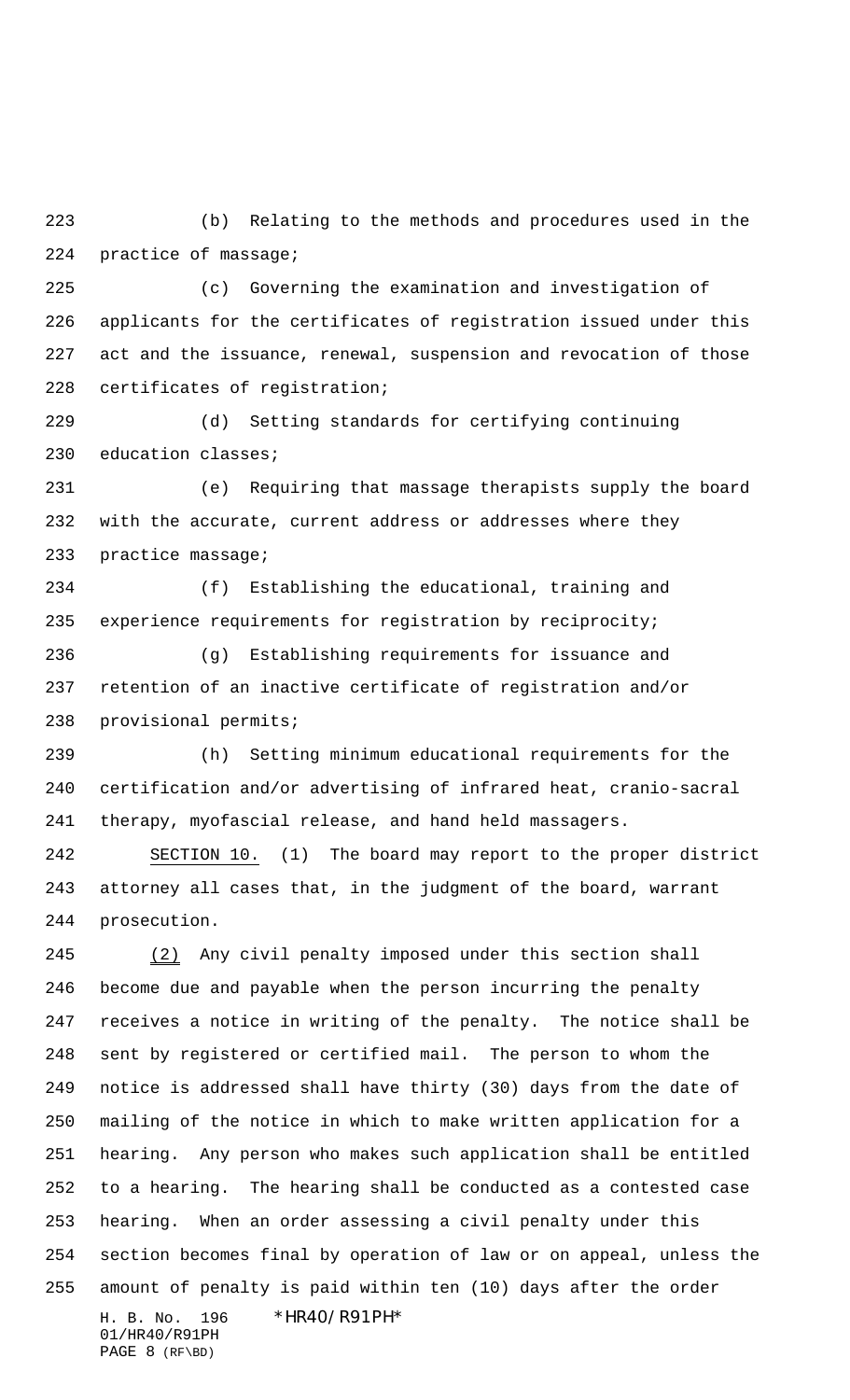becomes final, it may be recorded with the circuit clerk in any county of this state. The clerk shall thereupon record the name of the person incurring the penalty and the amount of the penalty in his lien record book.

 $(3)$  Where the board proposes to refuse to grant or renew a certificate of registration or proposes to revoke or suspend a certificate of registration, an opportunity for a hearing shall be accorded. The board may designate any competent person(s) to preside at such hearing. The board shall promulgate rules for the conduct of hearings and issuance of orders.

 $(4)$  The board may adopt rules requiring any person, including, but not limited to, registered massage therapists, corporations, organizations, health care facilities and state or local governmental agencies, to report to the board any conviction, determination or finding that a holder of a certificate of registration has committed an act that constitutes unprofessional conduct, or to report information that indicates that the holder of a certificate of registration may not be able to practice his profession with reasonable skill and safety to consumers as a result of a mental, emotional or physical condition. If such entity fails to furnish a required report, the board may petition the circuit court of the county in which the entity resides or is found, and the court shall issue to the entity an order to furnish the required report. A failure to obey the order is a contempt of court.

 (5) A person is immune from civil liability, whether direct or derivative, for providing information to the board.

H. B. No. 196 \*HR40/R91PH\* 283 (6) Upon the complaint of any citizen of this state, or upon its own motion, the board may investigate any alleged violation of this act. In the conduct of investigations, the board may take evidence; take the depositions of witnesses, including the person charged; compel the appearance of witnesses, including the person 288 charged, before the board in person the same as in civil cases;

01/HR40/R91PH PAGE 9 (RF\BD)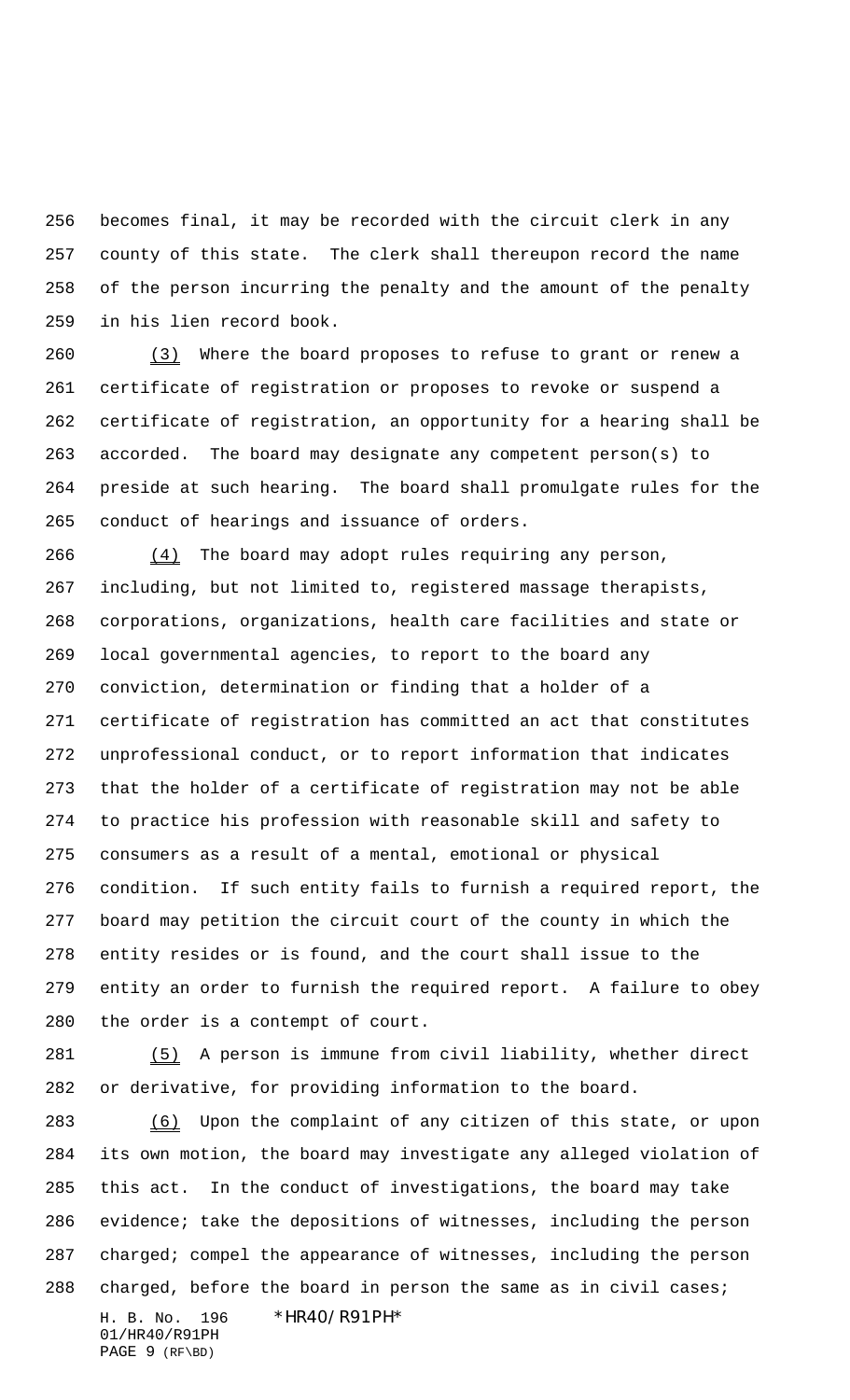require answers to interrogations; and compel the production of books, papers, accounts, documents and testimony pertaining to the matter under investigation.

 $(7)$  The board shall make available, upon request, written appeals procedures for anyone whose certificate of registration has been denied, suspended, or revoked, and/or for anyone accused of violating any provisions of this act.

296 (8) Any time the board intends to deny an application for registration, or suspend or revoke an existing certificate of registration, the board shall give the person an opportunity for a hearing before taking final action.

 SECTION 11. (1) No person may advertise massage for compensation in this state unless he or she is registered as a massage therapist by the board. No person may use the title "registered massage therapist" or represent himself or herself to be a registered massage therapist or use any other title, abbreviations, letters, figures, signs or devices that indicate that such person is a registered massage therapist unless he or she is registered under the provisions of this act. Massage establishments shall be exempt from the advertising provisions of this subsection, provided that all massage therapy services performed at the establishment are performed by persons registered under this act.

(2) The following are requirements for registration:

 (a) An applicant must be eighteen (18) years of age, or older, on the date the application is submitted. Massage establishments shall be exempt from the advertising provisions of the subsection, provided that all massage therapy services performed at the establishment are performed by persons registered under this act.

 (b) An application must provide proof of high school graduate equivalency.

H. B. No. 196 \*HR40/R91PH\* 01/HR40/R91PH PAGE 10 (RF\BD)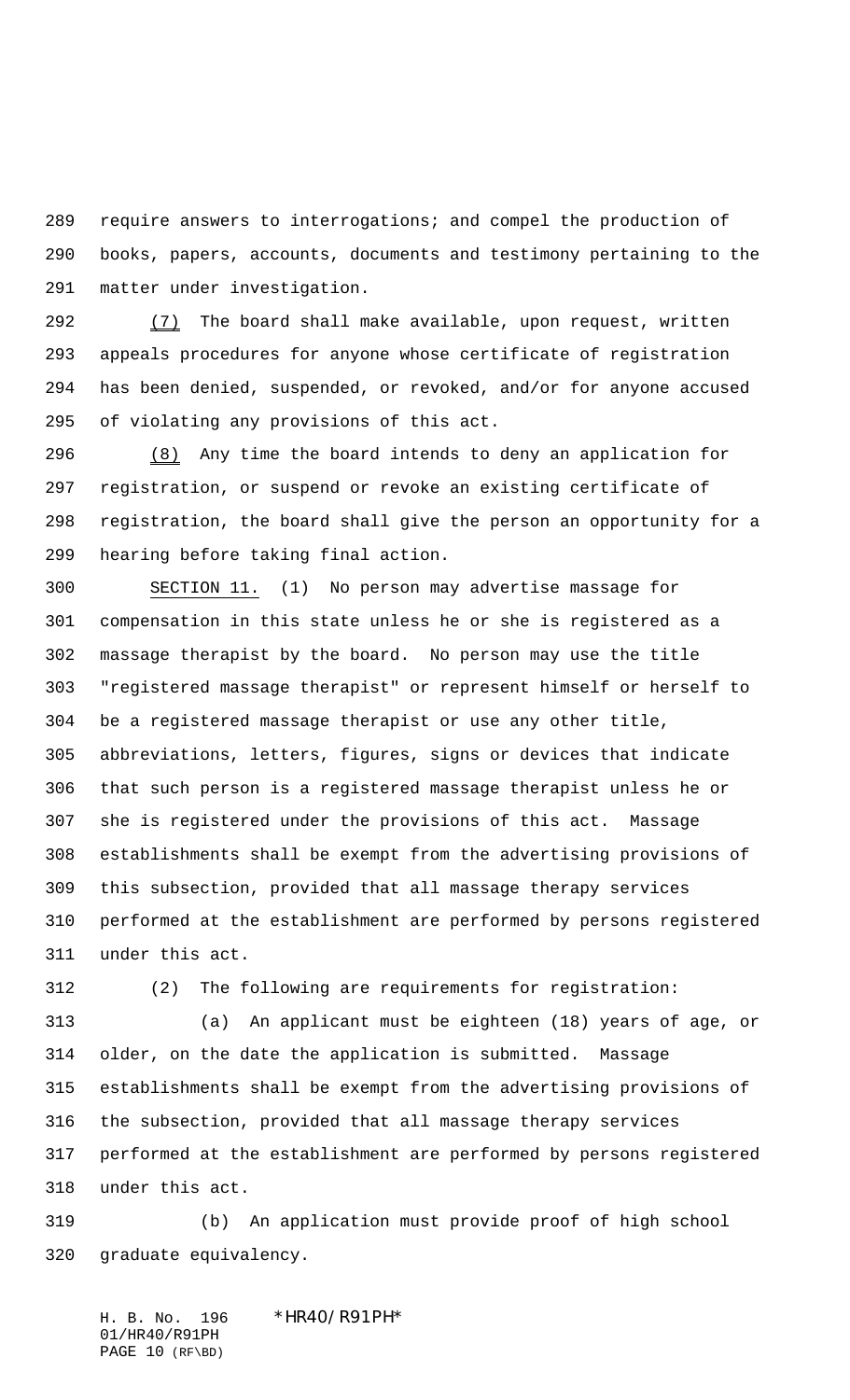(c) An applicant must be of legal status not only to receive a certificate of registration, but also to work in the State of Mississippi with that certificate of registration.

 (d) An applicant must supply proof of current certification in cardiopulmonary resuscitation (CPR) and first aid of at least eight (8) hours of training, including practical testing, and supply documentation of familiarity with The Americans with Disabilities Act.

 (e) All required fees for registration must be submitted by the applicant.

 (f) Any and all requirements regarding good moral character and competency, as provided for in this act and in accepted codes of ethics, shall be met.

 (g) An applicant must have completed an approved continuing education course on communicable diseases, including HIV/AIDS information and prevention.

 (h) The applicant's official and certified transcript(s) from the applicant's massage therapy school. Such transcript must verify that the applicant has completed a board-approved training program of no less than the minimum requirement for supervised in-class massage therapy instruction and student clinic, with a minimum grade requirement of "C" or better in every course of instruction, as stated for school requirements; or if the applicant is submitting criteria from an apprenticeship program, all required documentation, forms and other board-stipulated requirements must be met.

 (3) The following pre-act practitioners are exempt from having to take any examination for registration, but must fulfill all other requirements as stated in this act, except for the requirements in subsection (2)(h) of this section:

 (a) Those having more than three hundred (300) documented, board-accepted in-class hours of massage therapy education before January 1, 2001.

H. B. No. 196 \*HR40/R91PH\* 01/HR40/R91PH PAGE 11 (RF\BD)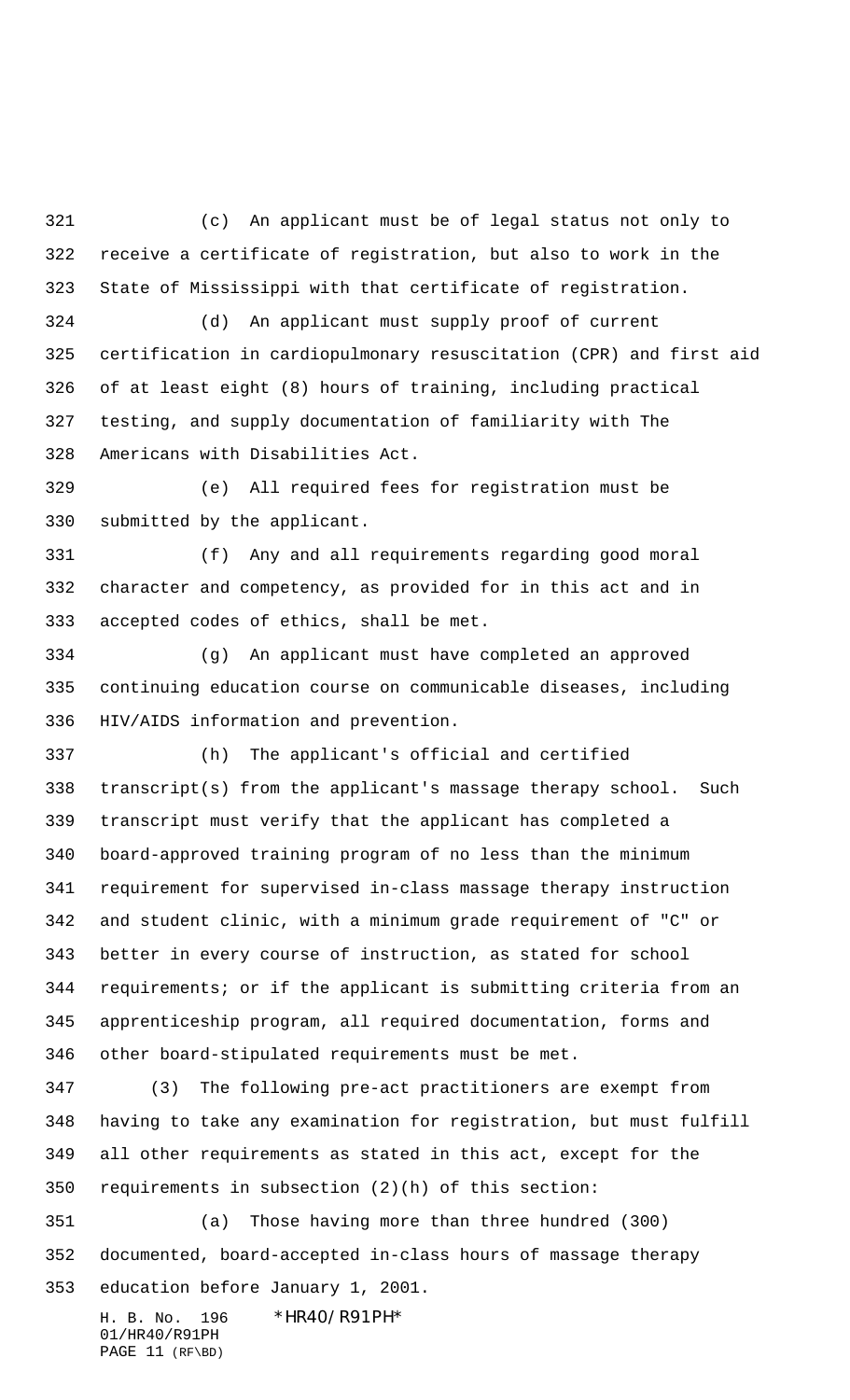(b) Those having more than five (5) years of professional massage therapy experience and a minimum of one hundred fifty (150) hours of approved massage therapy education.

 (c) Those having no formal training, but who have successfully passed the National Certification Examination for Therapeutic Massage and Bodywork.

 (d) All grandfathering exemption allowances as stated in this section shall end on January 1, 2002, for nonstudents, and on June 1, 2003, for students who were enrolled in a part-time massage school curriculum on July 1, 2001. Individuals may apply for a certificate of registration until the grandfathering exemption ends, but may not do anything that is prohibited in subsection (1) of this section beyond the allowed grace period as provided for in Section 20 of this act unless a valid massage therapy certificate of registration is obtained. All other preact practitioners and anyone not practicing massage therapy before January 1, 2001, must take and pass the registration examination and follow the requirements in this act to do the things that are prohibited in subsection (1) of this section for unregistered persons.

 (e) Students enrolled in a massage therapy curriculum of at least five hundred (500) hours on July 1, 2001, who complete graduation from the same curriculum.

 SECTION 12. (1) The purpose of requiring examination is to determine that each applicant for registration possesses the minimum skills and knowledge to practice competently.

 (2) The board shall accept as evidence of competency, in addition to all other requirements as stated in this act, the successful completion of the "National Certification Examination for Therapeutic Massage and Bodywork" (NCETMB) and/or any other nationally or internationally accredited examination approved by the board.

H. B. No. 196 \*HR40/R91PH\* 01/HR40/R91PH PAGE 12 (RF\BD)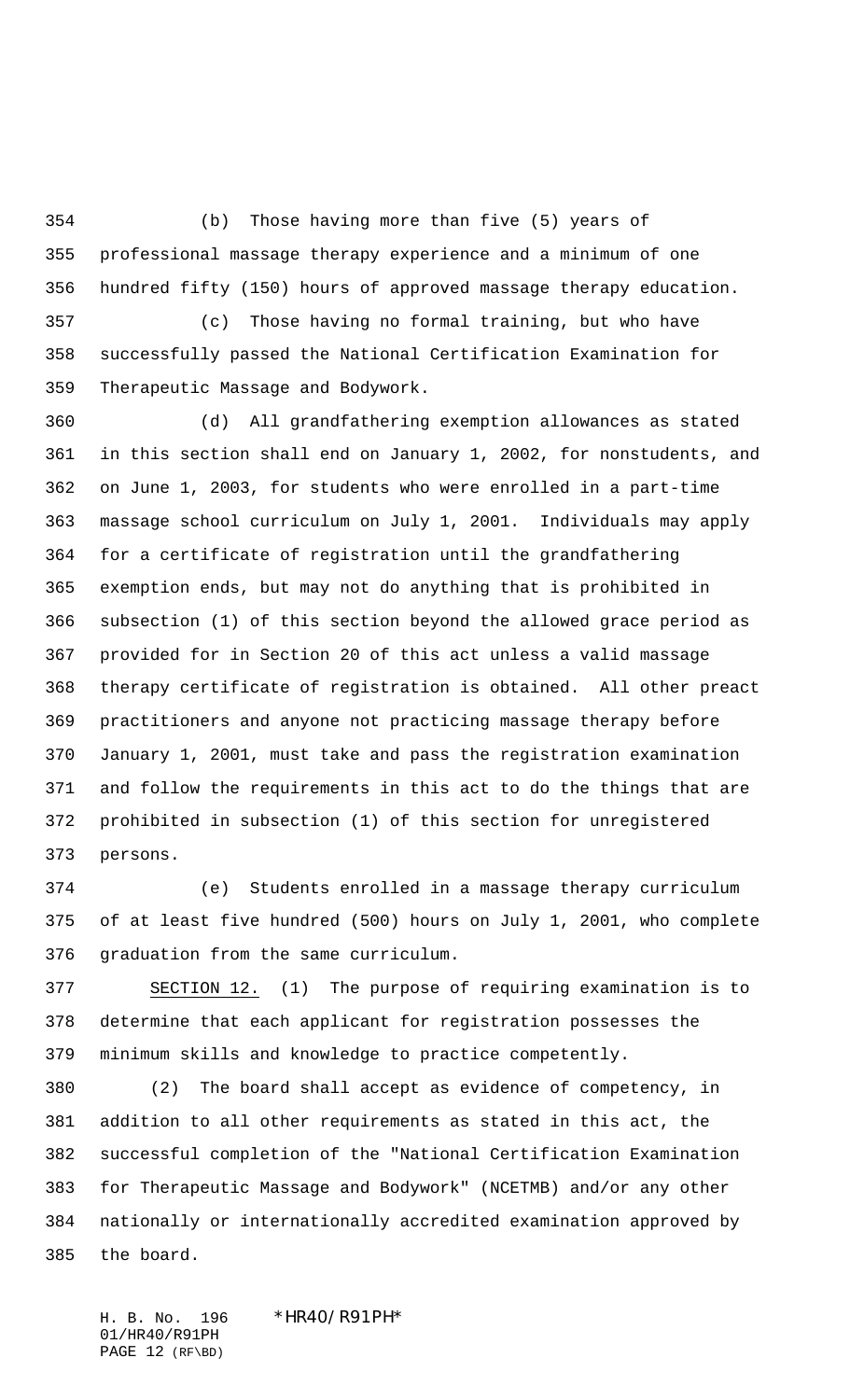(3) Eligibility requirements to take the NCETMB are set by the National Certification Board for Therapeutic Massage and Bodywork as stated in the NCETMB candidate handbook.

 (4) An applicant for registration who has been previously registered may be required to take the NCETMB and achieve a passing score before reregistration under any one of the following circumstances:

 (a) The applicant has been unregistered voluntarily for more than thirty-six (36) calendar months; or

 (b) The board may require reexamination in any disciplinary order, based upon the findings and conclusions relative to the competency of a holder of a certificate of registration to practice massage therapy before issuing an unconditional certificate of registration.

 (5) Whenever reexamination is required, the holder of the certificate of registration shall pay all appropriate fees. SECTION 13. (1) An applicant may be registered by demonstrating proof that the applicant holds a valid, current license in another state with similar educational requirements to those required by this act, and that all other registration requirements under this act are met. This is subject to investigation by the board and excludes grandfathering by other

states.

 (2) If an individual who is licensed in another state that has licensing standards substantially equivalent to the standards under this act applies for registration, the board may issue a temporary reciprocal permit authorizing the applicant to do the things that are prohibited in Section 11(1) of this act for unregistered persons pending completion of documentation that the applicant meets the requirements for registration under this act. The temporary permit may reflect statutory limitations on the scope of practice.

H. B. No. 196 \*HR40/R91PH\* 01/HR40/R91PH PAGE 13 (RF\BD)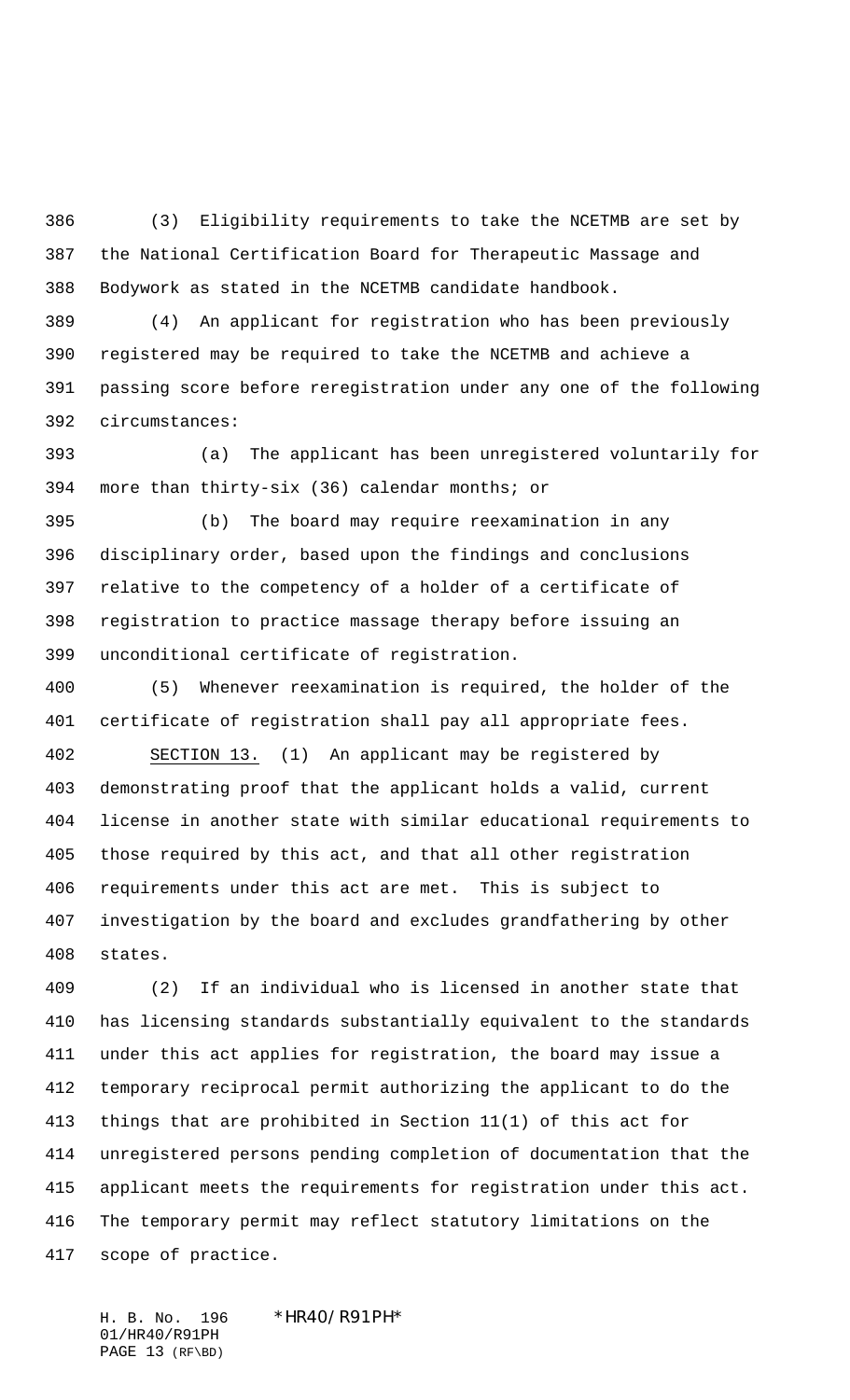(3) A massage therapy certificate of registration issued by the board shall at all times be posted in a conspicuous place in any massage therapy business establishment of the registered massage therapist, doing business during business hours.

 (4) A certificate of registration issued under this act is not transferable or assignable.

 SECTION 14. (1) The board shall prescribe renewal procedures, requirements, dates and fees for massage therapy certificates of registration issued by the board. Certificates of registration shall be valid for two (2), years unless earlier suspended or revoked. The initial fee and biennial renewal fee for a certificate of registration shall be set by the board, but shall not exceed Two Hundred Dollars (\$200.00).

 (2) A person registered under this act may move to an inactive status by notifying the board in writing. Following approval by the board and upon payment of the appropriate fee(s), the applicant will be placed in inactive status. During the period of any inactive or lapsed status, no such person may do anything that is prohibited in Section 11(1) of this act in the State of Mississippi beyond any grace period as set by the board.

 (3) An inactive certificate of registration may be reactivated upon payment of the fee(s) for an active certificate of registration and proof of compliance with continuing education requirements as established by the board.

 (4) A massage therapy certificate of registration shall be considered lapsed if an individual fails to pay registration fees when due or fails to meet continuing education requirements. A certificate of registration in lapsed status shall not be placed in inactive status.

 (5) A lapsed certificate of registration may be activated within three (3) years upon payment of current registration fees and proof of compliance with continuing education requirements.

H. B. No. 196 \*HR40/R91PH\* 01/HR40/R91PH PAGE 14 (RF\BD)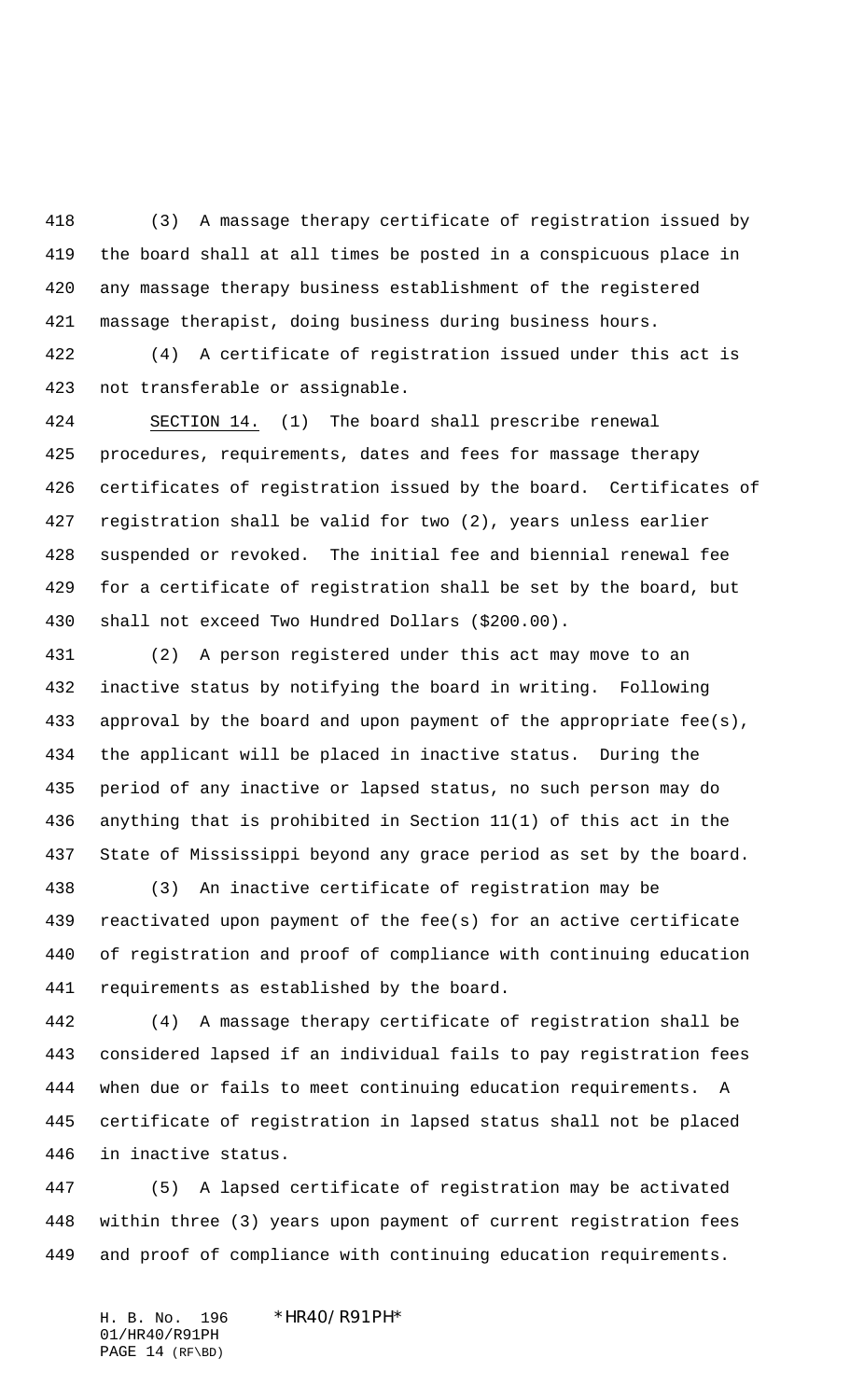(6) If a certificate of registration has been in any combination of inactive or lapsed status for five (5) consecutive years, the certificate holder may be required to reapply in the same manner as a new applicant.

 SECTION 15. (1) The board may refuse to issue or renew or may deny, suspend or revoke any certificate of registration held or applied for under this act upon finding that the certificate holder or applicant:

 (a) Is guilty of fraud, deceit or misrepresentation in procuring or attempting to procure any certificate of registration provided for in this act;

 (b) Attempted to use as his own the certificate of registration of another;

 (c) Allowed the use of his certificate of registration by another;

 (d) Has been adjudicated as mentally incompetent by regularly constituted authorities;

 (e) Has been convicted of a crime, or has charges or disciplinary action pending that directly relates to the practice of massage therapy or to the ability to practice massage therapy. Any plea of nolo contendere shall be considered a conviction for the purposes of this section;

 (f) Is guilty of unprofessional or unethical conduct as defined by the code of ethics;

 (g) Is guilty of false, misleading or deceptive advertising, or is guilty of aiding or assisting in the advertising of any unregistered or unpermitted person in the practice of massage therapy;

 (h) Is grossly negligent or incompetent in the practice of massage therapy; or

H. B. No. 196 \*HR40/R91PH\* 01/HR40/R91PH PAGE 15 (RF\BD) (i) Has had rights, credentials, or one or more license(s) to practice massage therapy revoked, suspended or denied in any jurisdiction, territory or possession of the United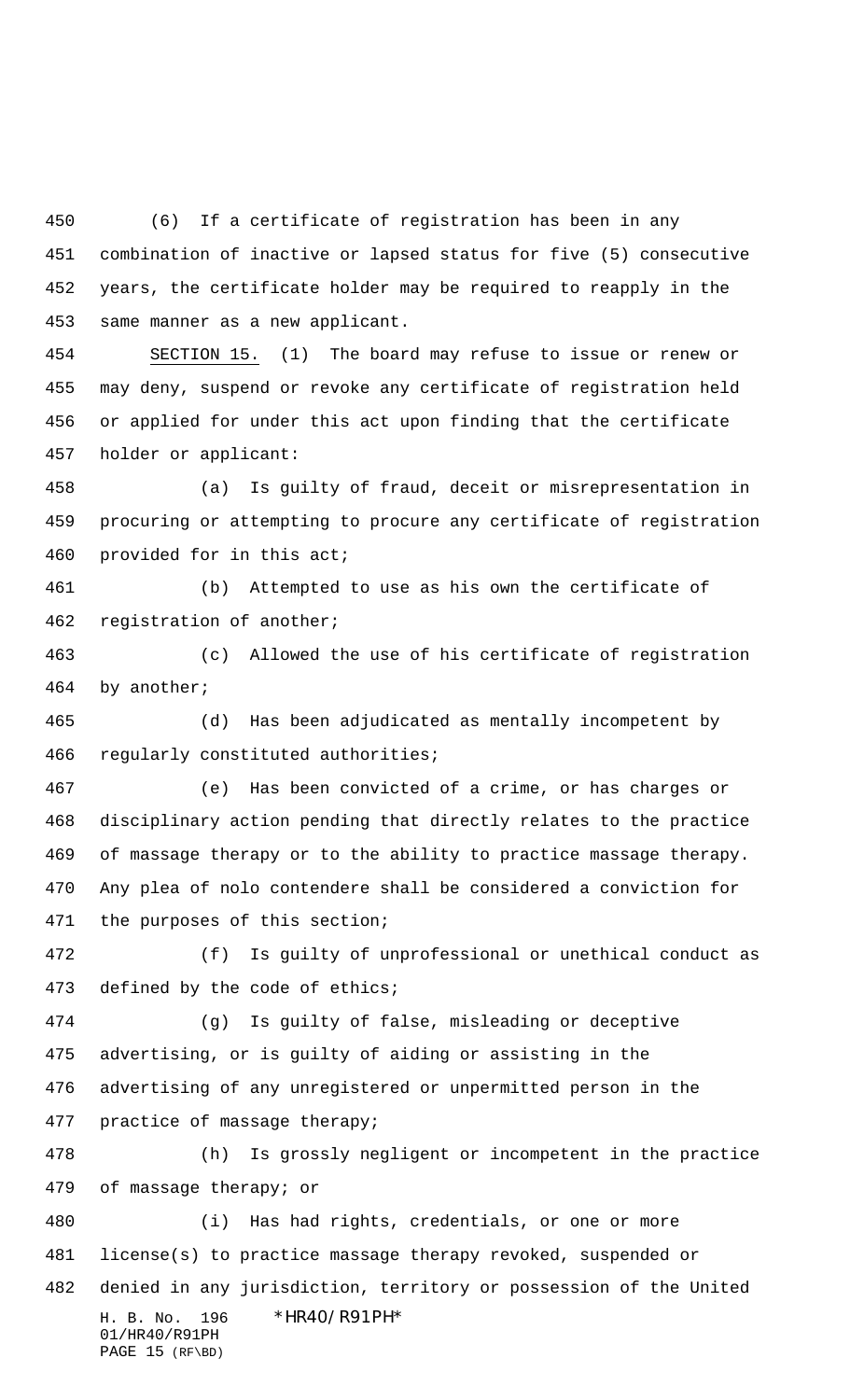States or another country for acts of the licensee similar to acts described in this section. A certified copy of the record of the jurisdiction making such a revocation, suspension or denial shall be conclusive evidence thereof.

 (2) Investigative proceedings may be implemented by a complaint by any person, including members of the board.

 (3) (a) Any person(s) found guilty of prostitution using as any advertisement, claim or insignia of being an actual registered massage therapist or to be practicing massage therapy by using the title "registered massage therapist" or any other description indicating the same, whether or not such person(s) have one or more such certificates of registration for the person(s) or establishment(s), shall be guilty of a misdemeanor, and upon conviction, shall be punished by a fine of not less than One Thousand Dollars (\$1,000.00), nor more than Five Thousand Dollars (\$5,000.00), or imprisonment of up to six (6) months, or both, per offense, per person.

 (b) Any person who knowingly participates in receiving illegal service(s) of any person found guilty as described in paragraph (a) of this subsection, upon conviction, shall be punished by a fine not exceeding Five Hundred Dollars (\$500.00), or imprisonment for up to one (1) month, or both. Persons officially designated to investigate complaints are exempt.

 (c) Any person who violates any provision of this act, other than violation(s) of paragraph (a) of this subsection, is guilty of a misdemeanor, and upon conviction, shall be punished by a fine not exceeding Five Hundred Dollars (\$500.00), or imprisonment for up to one (1) month in jail, or both, per offense.

H. B. No. 196 \*HR40/R91PH\* SECTION 16. (1) Any registered massage therapist advertising by the use of radio, newspaper, television, electronic media, flyers, business cards, phone book or any other means shall include legibly, or clearly audible, the massage therapy

01/HR40/R91PH PAGE 16 (RF\BD)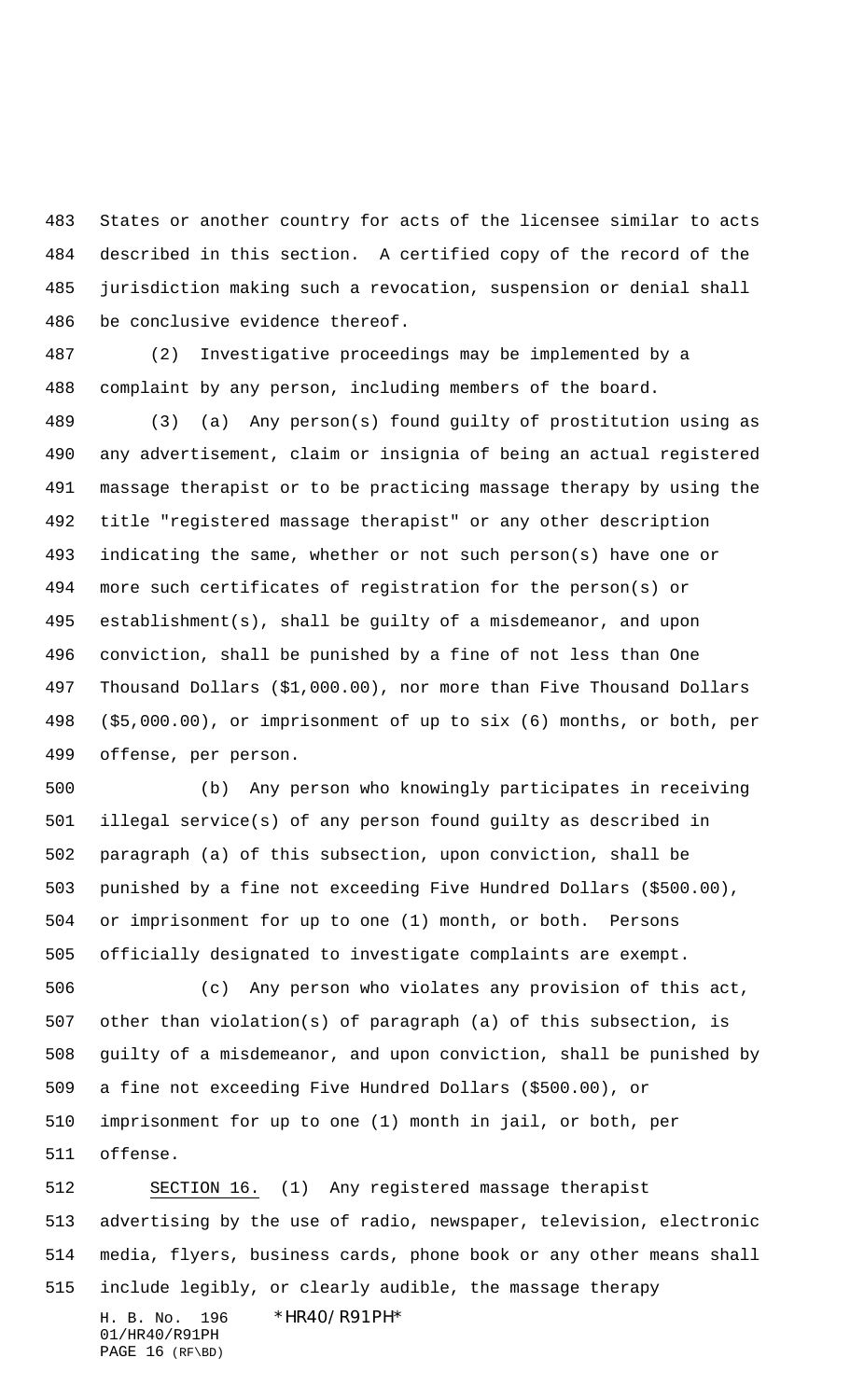certificate of registration number issued to the therapist(s) on and/or with such advertising. Massage establishments shall be exempt from the provisions of this subsection, provided that all massage therapy services performed at the establishment are performed by persons registered under this act.

 (2) Any and all advertising of the registered massage therapist shall be of a professional and ethical nature and shall not be attached to or identified with any pornographic or other establishment that may be construed as unprofessional and/or unethical in the practice of professional massage therapy.

 (3) No advertisement by any means of any type of therapy involving soft tissue movement by the use of any body part, instrument(s) or device(s), or any term that may be interpreted to involve massage, shiatsu, acupressure, oriental, spa, rub, or therapeutic touch, shall be allowed unless such person(s) are registered or exempt as stated in this act.

 (4) Providing information concerning continuing education of massage therapy shall not constitute advertising as that term is used in this section. National massage publications and out-of-state instruction/education/information materials are exempt.

 (5) The advertising of any designation of massage, including the word "Swedish" (as used in this context), shall not be allowed in conjunction with any other term that the board finds questionable. Questionable terms may include bath, shampoo and escort.

 (6) Massage schools that advertise for student clinic, or any other type of student massage must conspicuously include the respective words "student massage" within the advertisement. SECTION 17. (1) All registered massage therapists shall: (a) Perform only those services for which they are qualified and which represent their training and education;

H. B. No. 196 \*HR40/R91PH\* 01/HR40/R91PH PAGE 17 (RF\BD)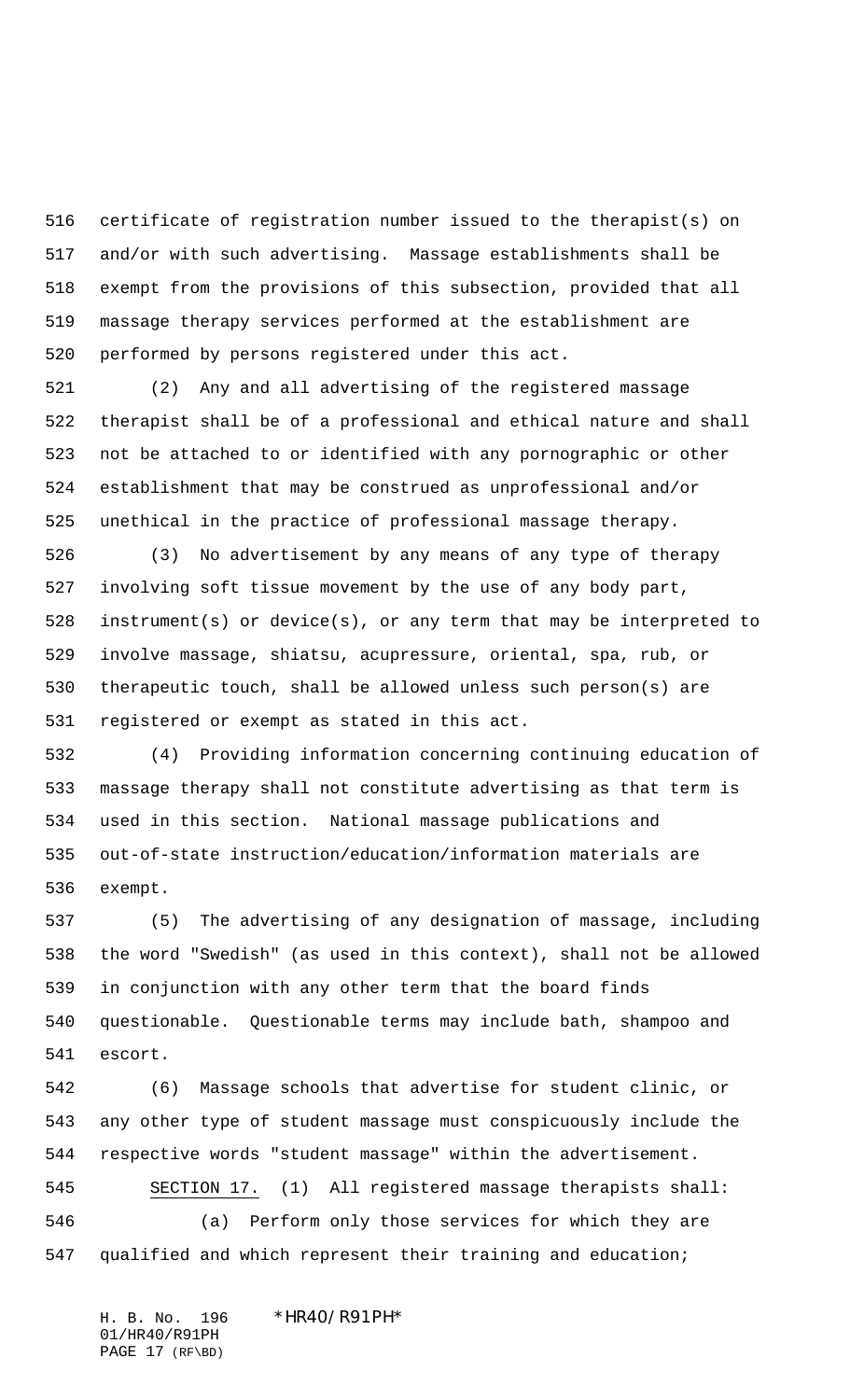(b) Acknowledge their professional limitations and refer the client to an appropriate health professional when necessary, in cases where massage may be or is contraindicated; (c) Recognize and respect the rights of all ethical practitioners and cooperate with health professionals in a

professional manner;

 (d) Obtain and keep an overview or profile of the client's state of being and health history and discuss any problem areas that may contraindicate massage;

 (e) Keep accurate and up-to-date records regarding a client's condition before and after each massage therapy session. Public and on-site seated massage sessions are exempt from documentation. Sports massage is exempt from post event documentation;

 (f) Provide sensitive attention and response to client's comfort levels for pressure and touch, and shall not cause bruising with any regularity;

 (g) Maintain clear and honest communications with their clients, and acknowledge the confidential nature of the professional relationship with a client and respect rights to privacy;

 (h) Abide by all laws that pertain to their work as a massage therapist;

 (i) In no way instigate or tolerate any kind of sexual 572 advance while acting in the capacity of a massage therapist;

 (j) Provide and use draping to cover all genitalia; and (k) Clean/disinfect his hands immediately before each massage session and/or use medical gloves.

 (2) No massage therapist shall diagnose or prescribe medicine, drugs or treatment.

 SECTION 18. (1) Construction of the massage therapy establishment and items used in the establishment shall be reasonably sanitary and in good repair.

H. B. No. 196 \*HR40/R91PH\* 01/HR40/R91PH PAGE 18 (RF\BD)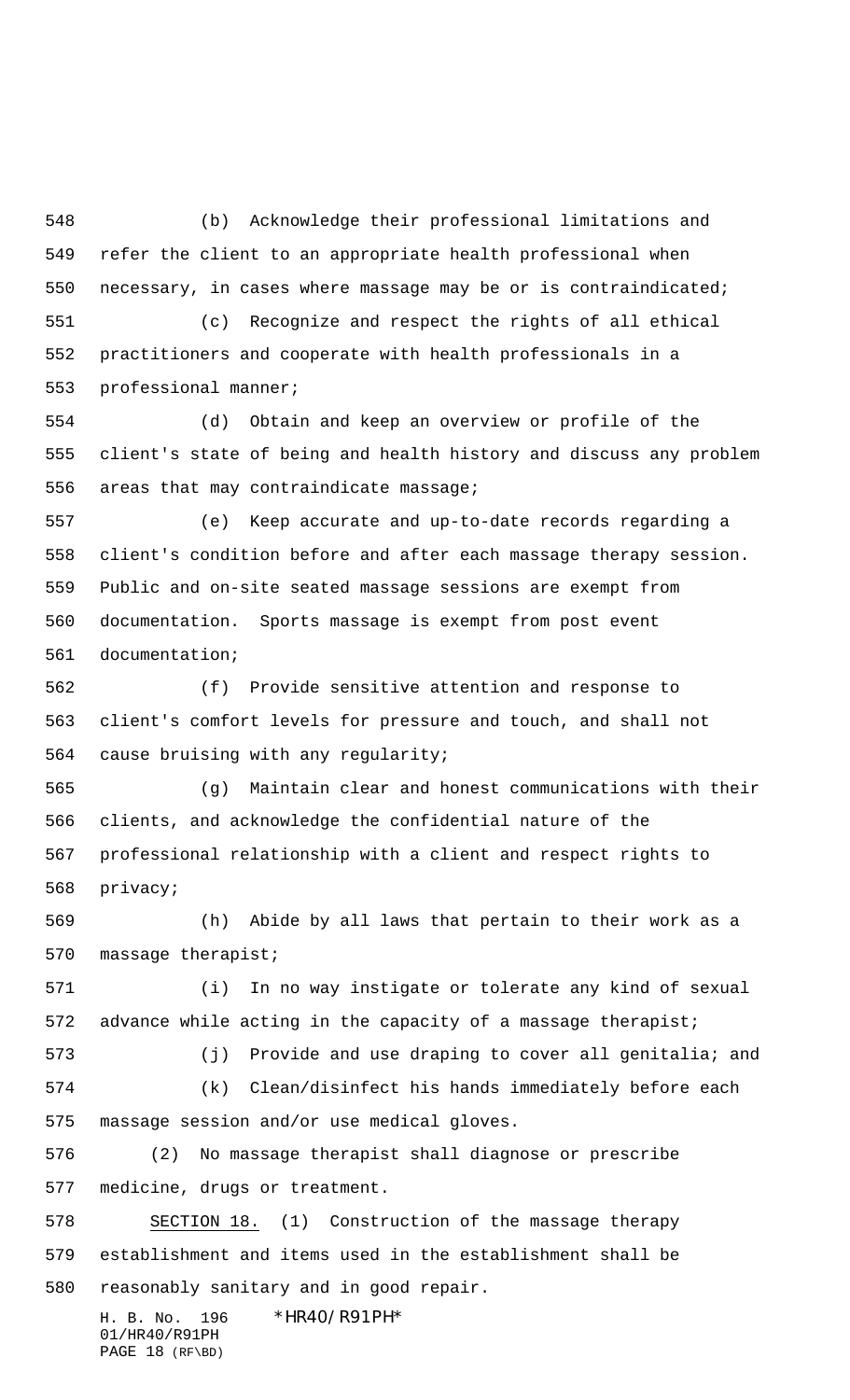(2) Lavatories or water basins provided with an adequate supply of both hot and cold running water should be available. Lavatories or wash basins shall be provided with soap in a dispenser and paper, individual use towels, or air dryers.

 (3) Any out call massage shall have a previous recording of the client's name, address where the therapy is to occur, estimated time of return, and phone number (if available) in a conspicuous record.

 (4) Every massage establishment shall be equipped with a workable telephone for emergency calls.

 (5) Have available during business hours a copy of the State of Mississippi Professional Massage Therapy Code of Ethics and Professional Conduct.

 SECTION 19. (1) To obtain a massage therapy certificate of registration, an applicant must submit to the board the applicant's official and certified transcript(s) from the applicant's massage therapy school. The transcript must verify that the applicant has completed a board-approved training program of not less than six hundred (600) hours of supervised in-class massage therapy instruction, and at least one hundred (100) hours of student clinic, with a minimum grade requirement of "C" or better in every course of instruction, in the following subjects:

 (a) Two hundred (200) hours in massage theory and practicum;

 (b) Two hundred (200) hours in science of the human body; (c) Two hundred (200) hours in allied modalities; and

 (d) One hundred (100) hours in student clinic. (2) "Massage theory and practicum" must include a minimum of the following classroom hours in the specified subject areas: (a) Ten (10) hours in legalities including Mississippi massage law and ethics;

H. B. No. 196 \*HR40/R91PH\* 01/HR40/R91PH PAGE 19 (RF\BD)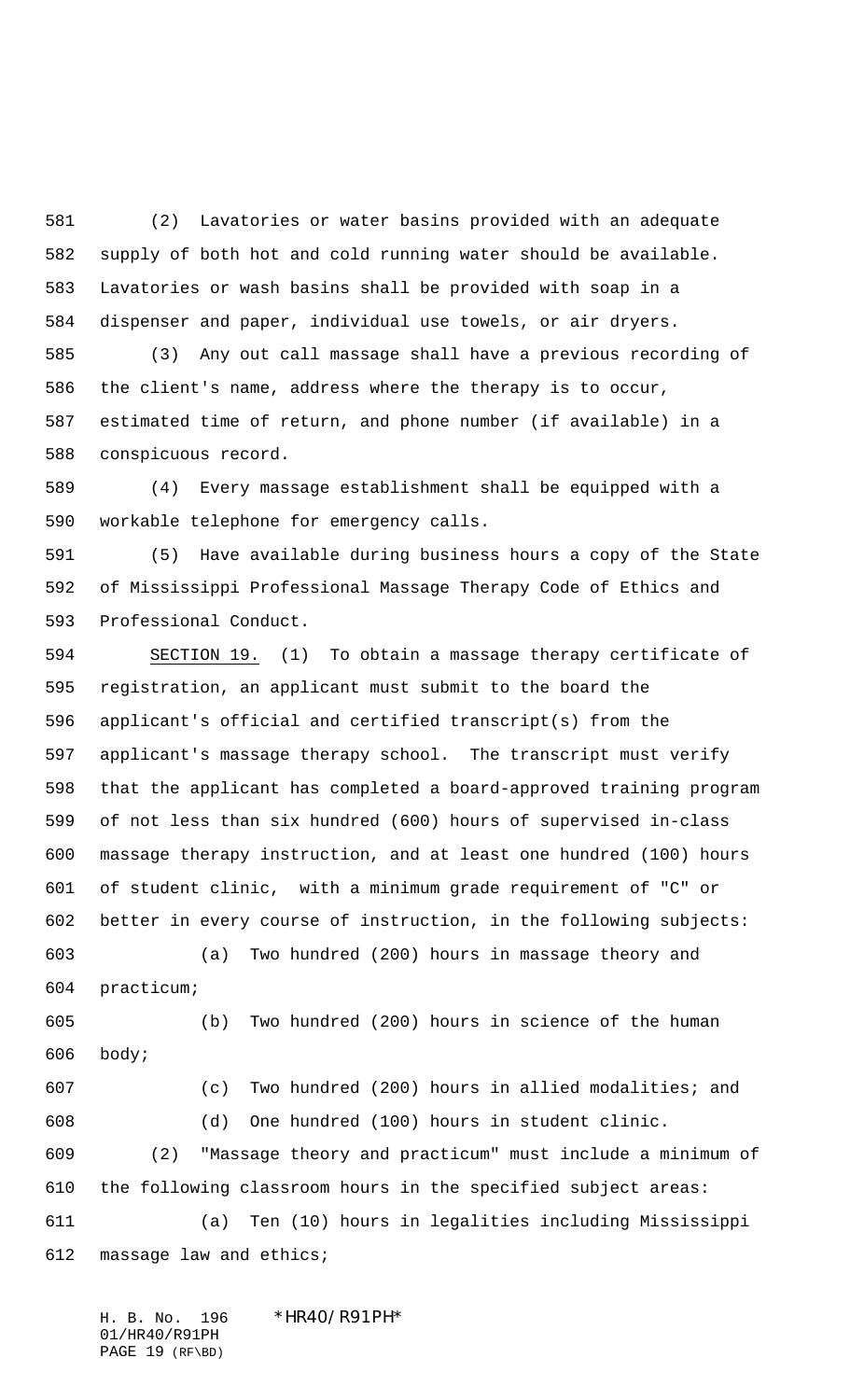(b) Twenty (20) hours in history, benefits, indications and contraindications;

 (c) One hundred (100) hours in massage demonstration and supervised practice, which must include, but is not limited to, client evaluation, effleurage, petrissage, friction, tapotement, vibration, range of motion, and draping and turning; and

 (d) The remaining seventy (70) hours may expand on any or all of the previous three (3) subject areas and/or be related to practical massage.

 (3) "Science of the human body" must include a minimum of the following classroom hours in the specified subject areas:

 (a) Twenty (20) hours in anatomy, including all body systems;

 (b) Twenty (20) hours in physiology, including all body systems;

 (c) Twenty (20) hours in myology/kinesiology; (d) Twenty (20) hours in neurology;

 (e) Twenty (20) hours in pathology, including medical terminology; and

 (f) The remaining one hundred (100) hours may expand on any or all of the previous six (6) subject areas and/or be related to the science of the human body.

 (4) "Allied modalities" must include, but are not limited to, a minimum of the following classroom hours in the specified subject areas:

 (a) Seven (7) hours in Eastern, European, and Western theory/methods;

 (b) Eight (8) hours in cardiopulmonary resuscitation (CPR) and first aid; (c) Ten (10) hours in charting and documentation; (d) Twenty-five (25) hours in hydrotherapy;

H. B. No. 196 \*HR40/R91PH\* 01/HR40/R91PH PAGE 20 (RF\BD)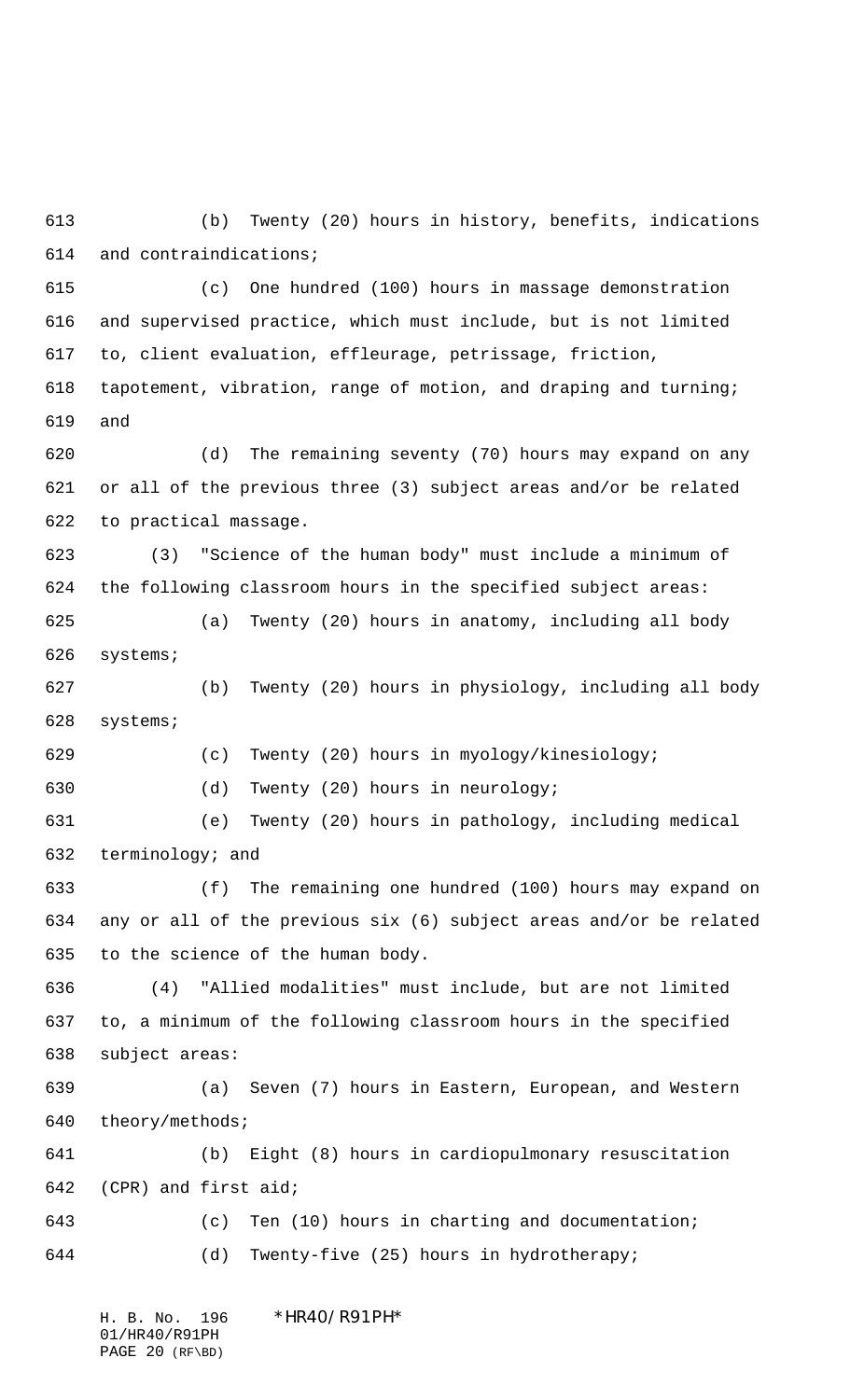(e) Twenty (20) hours in referral methods within the health care system; and

 (f) The remaining one hundred thirty (130) hours may expand on any or all of the previous five (5) subject areas, including The Americans with Disabilities Act, and/or be devoted to any approach to massage therapy and wellness, such as trigger points, management, communication, safety, Asian massage techniques and specialized populations.

 (5) "Student clinic" must include at least thirty (30) practical hands-on one-hour massage therapy sessions, outside of class, to be evaluated on documents filed and kept on record at the school for a minimum of six (6) months. These evaluations are to be completed by the clients of the massage therapy sessions and shall include the client's name, address, reason for session, indications and contraindications, date and signature. Each completed session shall constitute two (2) hours of student clinic. The hands-on session may be supervised or nonsupervised. The remaining forty (40) hours shall be acquired in an actual clinical massage therapy establishment, student clinic or location(s) approved by the school. These remaining forty (40) hours shall be supervised, either directly or indirectly, and shall also be documented.

 (6) No massage therapy school shall offer a massage therapy program for registration in the State of Mississippi unless it meets the minimum standards of curriculum for registration as stated in this act. Massage schools and massage curriculums for registration preparation must obtain a national accreditation from such agencies as the Commission on Massage Therapy Accreditation or programs with the same or greater requirements. Existing massage schools will have five (5) years from July 1, 2001, to obtain that accreditation. New massage schools will have five (5) years from the opening of the massage school to show conformance with the accreditation requirements.

H. B. No. 196 \*HR40/R91PH\* 01/HR40/R91PH PAGE 21 (RF\BD)